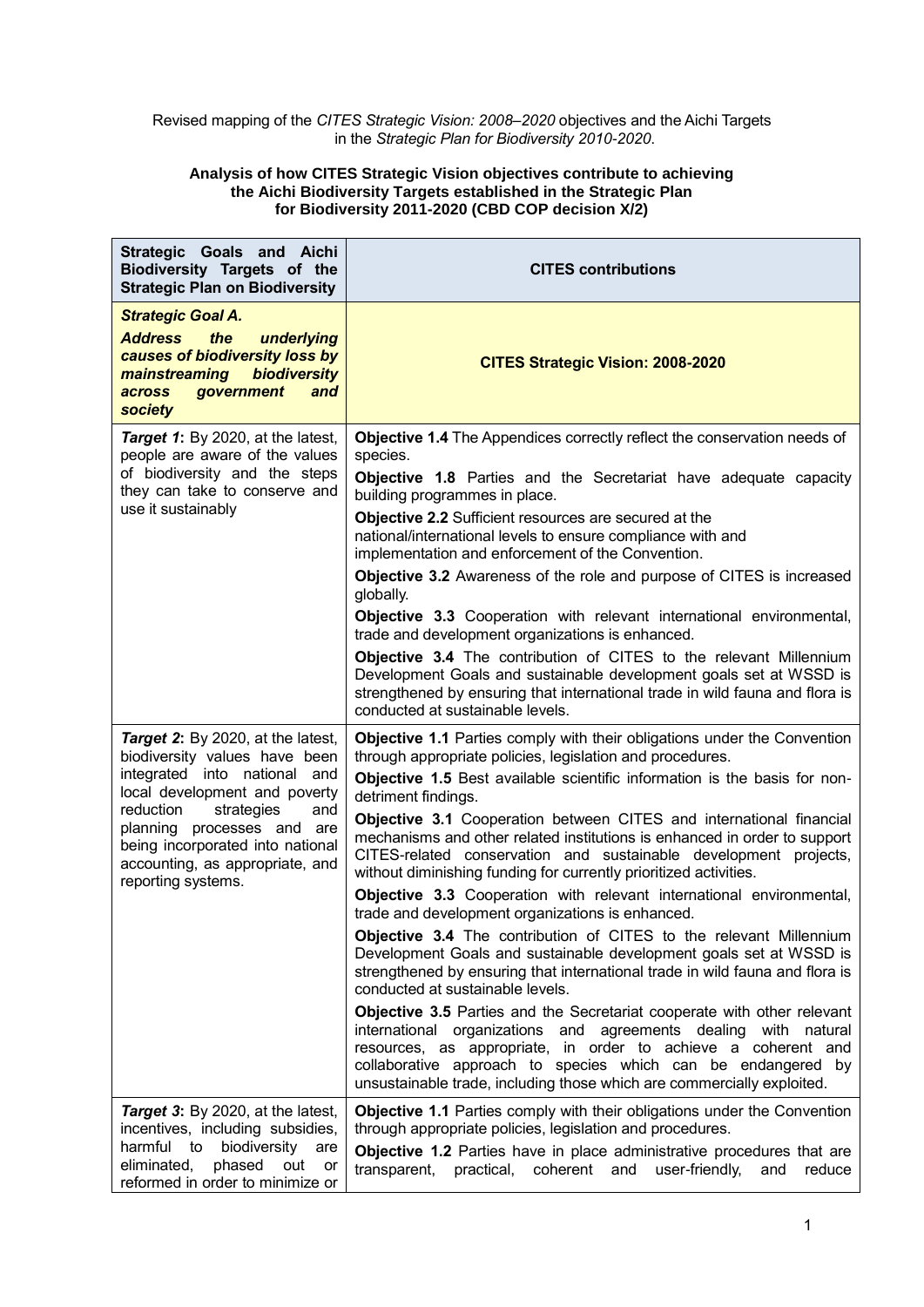| Strategic Goals and Aichi<br>Biodiversity Targets of the<br><b>Strategic Plan on Biodiversity</b>                                                                                                                                                                                                                                                              | <b>CITES contributions</b>                                                                                                                                                                                                                                                                                                                                                                                                                                                                                                                                                                                                                                                                                                                                                                                                                                                                                                                                                                                                                                                                                                                                                                                                                                                 |
|----------------------------------------------------------------------------------------------------------------------------------------------------------------------------------------------------------------------------------------------------------------------------------------------------------------------------------------------------------------|----------------------------------------------------------------------------------------------------------------------------------------------------------------------------------------------------------------------------------------------------------------------------------------------------------------------------------------------------------------------------------------------------------------------------------------------------------------------------------------------------------------------------------------------------------------------------------------------------------------------------------------------------------------------------------------------------------------------------------------------------------------------------------------------------------------------------------------------------------------------------------------------------------------------------------------------------------------------------------------------------------------------------------------------------------------------------------------------------------------------------------------------------------------------------------------------------------------------------------------------------------------------------|
| avoid negative impacts,<br>and<br>incentives<br>for<br>positive<br>the<br>conservation and sustainable<br>of<br>biodiversity<br>use<br>are<br>developed<br>and<br>applied,<br>consistent and in harmony with<br>Convention<br>and<br>other<br>the<br>international<br>relevant<br>obligations, taking into account<br>national<br>socio-economic<br>conditions | unnecessary administrative burdens.<br><b>Objective</b><br>Sufficient<br>2.2<br>the<br>at<br>resources<br>are<br>secured<br>national/international<br>levels<br>compliance<br>with<br>and<br>to<br>ensure<br>implementation and enforcement of the Convention                                                                                                                                                                                                                                                                                                                                                                                                                                                                                                                                                                                                                                                                                                                                                                                                                                                                                                                                                                                                              |
|                                                                                                                                                                                                                                                                                                                                                                | Objective 3.3 Cooperation with relevant international environmental,<br>trade and development organizations is enhanced.<br>Objective 3.4 The contribution of CITES to the relevant Millennium<br>Development Goals and sustainable development goals set at WSSD is<br>strengthened by ensuring that international trade in wild fauna and flora is<br>conducted at sustainable levels.                                                                                                                                                                                                                                                                                                                                                                                                                                                                                                                                                                                                                                                                                                                                                                                                                                                                                   |
| Target 4: By 2020, at the latest,<br>Governments,<br>business<br>and<br>stakeholders at all levels have<br>taken steps to achieve or have<br>implemented<br>plans<br>for<br>sustainable<br>production<br>and<br>consumption and have kept the<br>impacts of use of<br>natural<br>within<br>well<br>resources<br>safe<br>ecological limits.                     | <b>Objective 1.1 Parties comply with their obligations under the Convention</b><br>through appropriate policies, legislation and procedures.<br>Objective 1.5 Best available scientific information is the basis for non-<br>detriment findings.<br>Objective 1.6 Parties cooperate in managing shared wildlife resources.<br>Objective 1.7 Parties are enforcing the Convention to reduce illegal<br>wildlife trade.<br><b>Objective 3.2</b> Awareness of the role and purpose of CITES is increased<br>globally.<br>Objective 3.3 Cooperation with relevant international environmental,<br>trade and development organizations is enhanced.<br>Objective 3.4 The contribution of CITES to the relevant Millennium<br>Development Goals and sustainable development goals set at WSSD is<br>strengthened by ensuring that international trade in wild fauna and flora is<br>conducted at sustainable levels.<br>Objective 3.5 Parties and the Secretariat cooperate with other relevant<br>international organizations and agreements dealing<br>with natural<br>resources, as appropriate, in order to achieve a coherent and<br>collaborative approach to species which can be endangered by<br>unsustainable trade, including those which are commercially exploited. |
| <b>Strategic Goal B.</b><br><b>Reduce the direct pressures</b><br>on biodiversity and promote<br>sustainable use                                                                                                                                                                                                                                               | <b>CITES Strategic Vision: 2008-2020</b>                                                                                                                                                                                                                                                                                                                                                                                                                                                                                                                                                                                                                                                                                                                                                                                                                                                                                                                                                                                                                                                                                                                                                                                                                                   |
| Target 5: By 2020, the rate of<br>loss of all natural habitats,<br>including forests, is at least<br>halved and where feasible<br>brought close to zero, and<br>degradation and fragmentation<br>is significantly reduced.                                                                                                                                     | Objective 1.5 Best available scientific information is the basis for non-<br>detriment findings.<br>Objective 1.6 Parties cooperate in managing shared wildlife resources.<br>Objective 1.7 Parties are enforcing the Convention to reduce illegal<br>wildlife trade.<br>Objective 3.4 The contribution of CITES to the relevant Millennium<br>Development Goals and sustainable development goals set at WSSD is<br>strengthened by ensuring that international trade in wild fauna and flora is<br>conducted at sustainable levels.<br>Objective 3.5 Parties and the Secretariat cooperate with other relevant<br>international organizations and agreements dealing with natural<br>resources, as appropriate, in order to achieve a coherent and<br>collaborative approach to species which can be endangered by<br>unsustainable trade, including those which are commercially exploited.                                                                                                                                                                                                                                                                                                                                                                             |
| Target 6: By 2020, all fish and<br>invertebrate stocks and aquatic                                                                                                                                                                                                                                                                                             | <b>Objective 1.1 Parties comply with their obligations under the Convention</b><br>through appropriate policies, legislation and procedures.                                                                                                                                                                                                                                                                                                                                                                                                                                                                                                                                                                                                                                                                                                                                                                                                                                                                                                                                                                                                                                                                                                                               |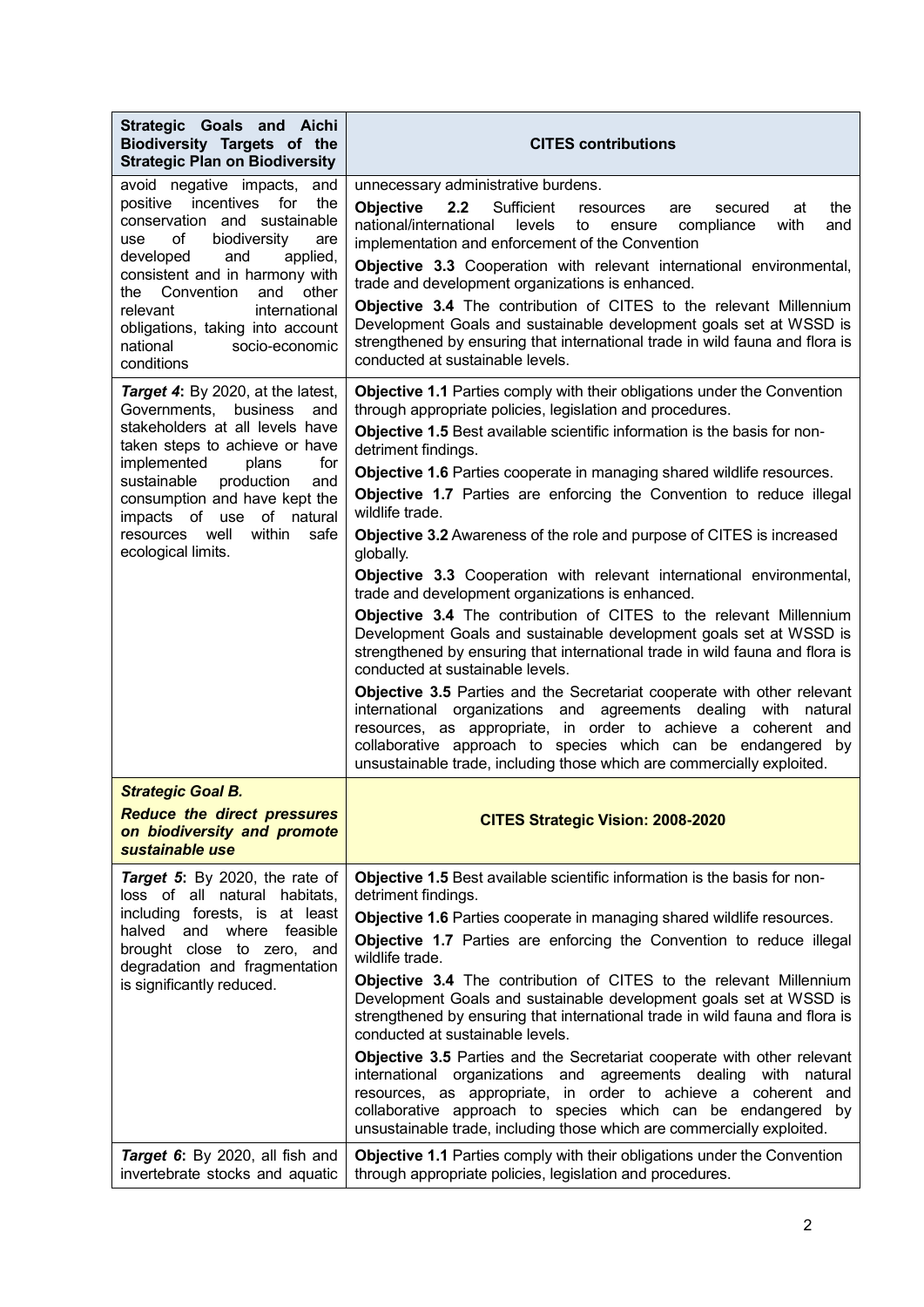| Strategic Goals and Aichi<br>Biodiversity Targets of the<br><b>Strategic Plan on Biodiversity</b>                                                                                                                                                                 | <b>CITES contributions</b>                                                                                                                                                                                                                                                                                                                            |
|-------------------------------------------------------------------------------------------------------------------------------------------------------------------------------------------------------------------------------------------------------------------|-------------------------------------------------------------------------------------------------------------------------------------------------------------------------------------------------------------------------------------------------------------------------------------------------------------------------------------------------------|
| are<br>plants<br>managed<br>and<br>harvested sustainably, legally<br>and applying ecosystem based<br>approaches, so that overfishing                                                                                                                              | Objective 1.4 The Appendices correctly reflect the conservation needs of<br>species.                                                                                                                                                                                                                                                                  |
|                                                                                                                                                                                                                                                                   | Objective 1.5 Best available scientific information is the basis for non-<br>detriment findings.                                                                                                                                                                                                                                                      |
| is avoided, recovery plans and<br>measures are in place for all                                                                                                                                                                                                   | Objective 1.6 Parties cooperate in managing shared wildlife resources.                                                                                                                                                                                                                                                                                |
| depleted species, fisheries have<br>no significant adverse impacts                                                                                                                                                                                                | Objective 1.7 Parties are enforcing the Convention to reduce illegal<br>wildlife trade.                                                                                                                                                                                                                                                               |
| on threatened species and<br>vulnerable ecosystems and the<br>impacts of fisheries on stocks,<br>species and ecosystems are<br>within safe ecological limits.                                                                                                     | Objective 3.4 The contribution of CITES to the relevant Millennium<br>Development Goals and sustainable development goals set at WSSD is<br>strengthened by ensuring that international trade in wild fauna and flora is<br>conducted at sustainable levels.                                                                                          |
|                                                                                                                                                                                                                                                                   | Objective 3.5 Parties and the Secretariat cooperate with other relevant<br>international organizations and agreements dealing with natural<br>resources, as appropriate, in order to achieve a coherent and<br>collaborative approach to species which can be endangered by<br>unsustainable trade, including those which are commercially exploited. |
| Target 7: By 2020, areas under<br>agriculture,<br>aquaculture<br>and                                                                                                                                                                                              | Objective 1.5 Best available scientific information is the basis for non-<br>detriment findings.                                                                                                                                                                                                                                                      |
| forestry<br>are<br>managed<br>sustainably,<br>ensuring                                                                                                                                                                                                            | Objective 1.6 Parties cooperate in managing shared wildlife resources.                                                                                                                                                                                                                                                                                |
| conservation of biodiversity.                                                                                                                                                                                                                                     | Objective 1.7 Parties are enforcing the Convention to reduce illegal<br>wildlife trade.                                                                                                                                                                                                                                                               |
|                                                                                                                                                                                                                                                                   | Objective 3.4 The contribution of CITES to the relevant Millennium<br>Development Goals and sustainable development goals set at WSSD is<br>strengthened by ensuring that international trade in wild fauna and flora is<br>conducted at sustainable levels.                                                                                          |
|                                                                                                                                                                                                                                                                   | Objective 3.5 Parties and the Secretariat cooperate with other relevant<br>international organizations and agreements dealing with natural<br>resources, as appropriate, in order to achieve a coherent and<br>collaborative approach to species which can be endangered by<br>unsustainable trade, including those which are commercially exploited. |
| Target 8: By 2020, pollution,<br>including from excess nutrients,<br>has been brought to levels that<br>detrimental<br>not<br>are<br>to<br>function<br>ecosystem<br>and<br>biodiversity.                                                                          |                                                                                                                                                                                                                                                                                                                                                       |
| Target 9: By 2020, invasive<br>alien species and pathways are<br>identified and prioritized, priority<br>species<br>are<br>controlled<br>or<br>eradicated, and measures are<br>in place to manage pathways to<br>prevent their introduction and<br>establishment. | Objective 1.1 Parties comply with their obligations under the Convention<br>through appropriate policies, legislation and procedures.                                                                                                                                                                                                                 |
|                                                                                                                                                                                                                                                                   | Objective 1.3 Implementation of the Convention at the national level is<br>consistent with decisions adopted by the Conference of the Parties.                                                                                                                                                                                                        |
|                                                                                                                                                                                                                                                                   | Objective 1.5 Best available scientific information is the basis for non-<br>detriment findings.                                                                                                                                                                                                                                                      |
|                                                                                                                                                                                                                                                                   | Objective 1.7 Parties are enforcing the Convention to reduce illegal<br>wildlife trade.                                                                                                                                                                                                                                                               |
|                                                                                                                                                                                                                                                                   | Objective 3.3 Cooperation with relevant international environmental,<br>trade and development organizations is enhanced.                                                                                                                                                                                                                              |
| <b>Target</b><br>10:<br>By 2015,<br>the<br>multiple<br>anthropogenic<br>pressures on coral reefs, and<br>other vulnerable ecosystems<br>impacted by climate change or                                                                                             | <b>Objective 1.1 Parties comply with their obligations under the Convention</b><br>through appropriate policies, legislation and procedures.                                                                                                                                                                                                          |
|                                                                                                                                                                                                                                                                   | Objective 1.4 The Appendices correctly reflect the conservation needs of<br>species.                                                                                                                                                                                                                                                                  |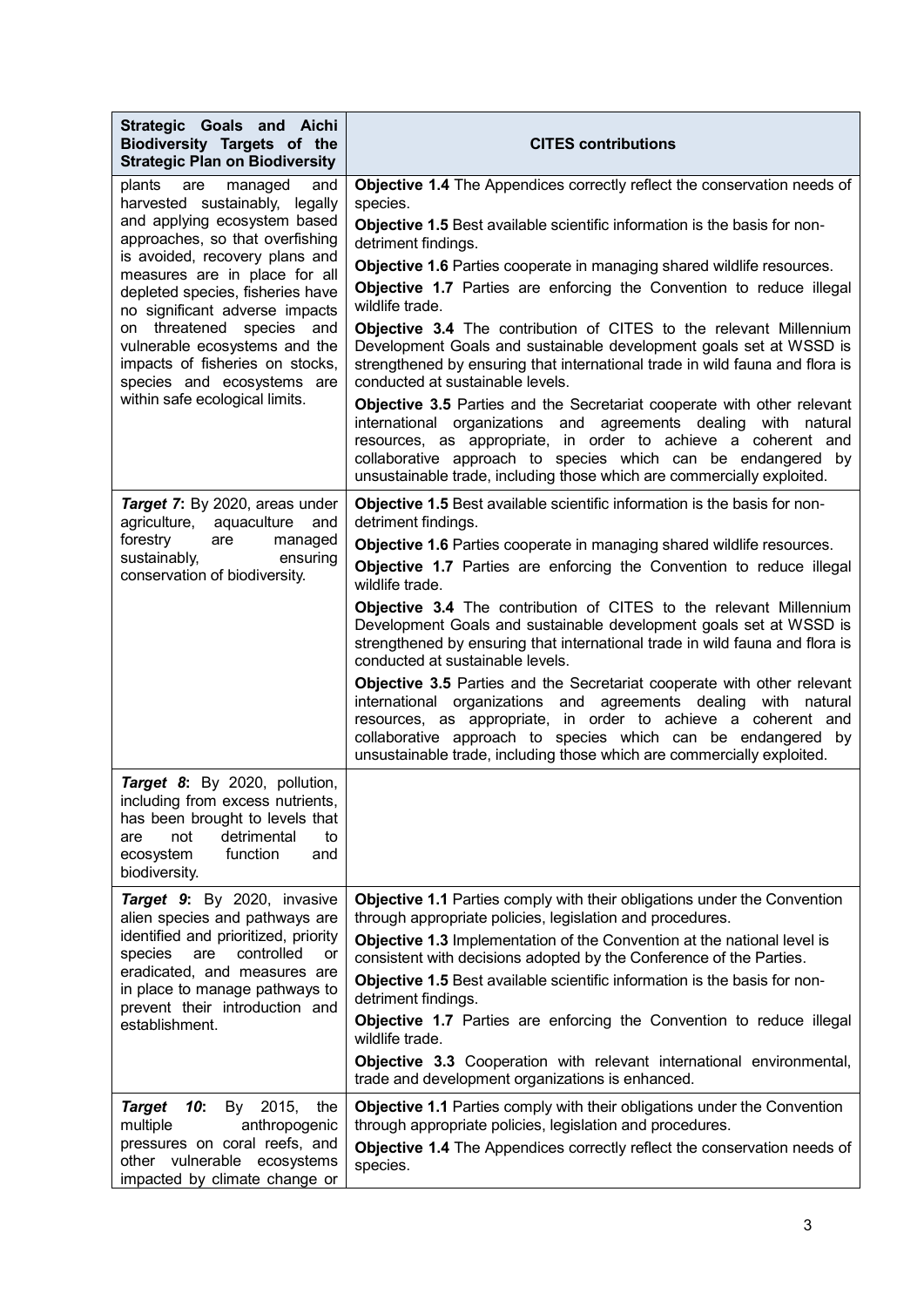| Strategic Goals and Aichi<br>Biodiversity Targets of the<br><b>Strategic Plan on Biodiversity</b>                                                                                                                                                                                                                                                                                                                                                                                                                                                                 | <b>CITES contributions</b>                                                                                                                                                                                                                                                                                                                                                                                                                                                                                                                                                                                                                                                                                                                                                                                                                                                                                                                                                                                      |
|-------------------------------------------------------------------------------------------------------------------------------------------------------------------------------------------------------------------------------------------------------------------------------------------------------------------------------------------------------------------------------------------------------------------------------------------------------------------------------------------------------------------------------------------------------------------|-----------------------------------------------------------------------------------------------------------------------------------------------------------------------------------------------------------------------------------------------------------------------------------------------------------------------------------------------------------------------------------------------------------------------------------------------------------------------------------------------------------------------------------------------------------------------------------------------------------------------------------------------------------------------------------------------------------------------------------------------------------------------------------------------------------------------------------------------------------------------------------------------------------------------------------------------------------------------------------------------------------------|
| acidification<br>ocean<br>are<br>minimized, so as to maintain<br>their integrity and functioning.                                                                                                                                                                                                                                                                                                                                                                                                                                                                 | Objective 1.5 Best available scientific information is the basis for non-<br>detriment findings.<br>Objective 1.6 Parties cooperate in managing shared wildlife resources.<br>Objective 1.7 Parties are enforcing the Convention to reduce illegal<br>wildlife trade.<br>Objective 3.4 The contribution of CITES to the relevant Millennium<br>Development Goals and sustainable development goals set at WSSD is<br>strengthened by ensuring that international trade in wild fauna and flora is<br>conducted at sustainable levels.<br>Objective 3.5 Parties and the Secretariat cooperate with other relevant<br>international organizations and agreements dealing with natural<br>resources, as appropriate, in order to achieve a coherent and<br>collaborative approach to species which can be endangered by<br>unsustainable trade, including those which are commercially exploited.                                                                                                                  |
| <b>Strategic Goal C:</b><br>To improve the status of<br>biodiversity by safeguarding<br>ecosystems,<br><b>species</b><br>and<br>genetic diversity                                                                                                                                                                                                                                                                                                                                                                                                                 | <b>CITES Strategic Vision: 2008-2020</b>                                                                                                                                                                                                                                                                                                                                                                                                                                                                                                                                                                                                                                                                                                                                                                                                                                                                                                                                                                        |
| <b>Target 11:</b> By 2020, at least 17<br>per cent of terrestrial and inland<br>water areas, and 10 per cent of<br>marine<br>coastal and<br>areas,<br>especially areas of particular<br>importance for biodiversity and<br>services,<br>ecosystem<br>are<br>conserved through effectively<br>equitably<br>managed,<br>and<br>ecologically representative and<br>well connected<br>systems<br>οf<br>and other<br>protected<br>areas<br>effective<br>area-based<br>conservation measures,<br>and<br>into<br>the<br>integrated<br>wider<br>landscapes and seascapes. | Objective 1.4 The Appendices correctly reflect the conservation needs of<br>species.<br>Objective 3.5 Parties and the Secretariat cooperate with other relevant<br>international organizations and agreements dealing with natural<br>resources, as appropriate, in order to achieve a coherent and<br>collaborative approach to species which can be endangered by<br>unsustainable trade, including those which are commercially exploited.                                                                                                                                                                                                                                                                                                                                                                                                                                                                                                                                                                   |
| Target 12:<br>By 2020, the<br>extinction of known threatened<br>species has been prevented<br>and their conservation status,<br>particularly of those most in<br>decline, has been improved and<br>sustained.                                                                                                                                                                                                                                                                                                                                                     | <b>Objective 1.1 Parties comply with their obligations under the Convention</b><br>through appropriate policies, legislation and procedures.<br>Objective 1.4 The Appendices correctly reflect the conservation needs of<br>species.<br>Objective 1.5 Best available scientific information is the basis for non-<br>detriment findings.<br><b>Objective 1.6 Parties cooperate in managing shared wildlife resources.</b><br>Objective 1.7 Parties are enforcing the Convention to reduce illegal<br>wildlife trade.<br>Objective 1.8 Parties and the Secretariat have adequate capacity-<br>building programmes in place.<br>Objective<br>2.2<br>Sufficient<br>secured<br>at<br>the<br>resources<br>are<br>national/international<br>levels<br>compliance<br>with<br>ensure<br>and<br>to<br>implementation and enforcement of the Convention.<br>2.3<br>Sufficient<br><b>Objective</b><br>the<br>resources<br>secured<br>at<br>are<br>national/international levels to implement capacity-building programmes. |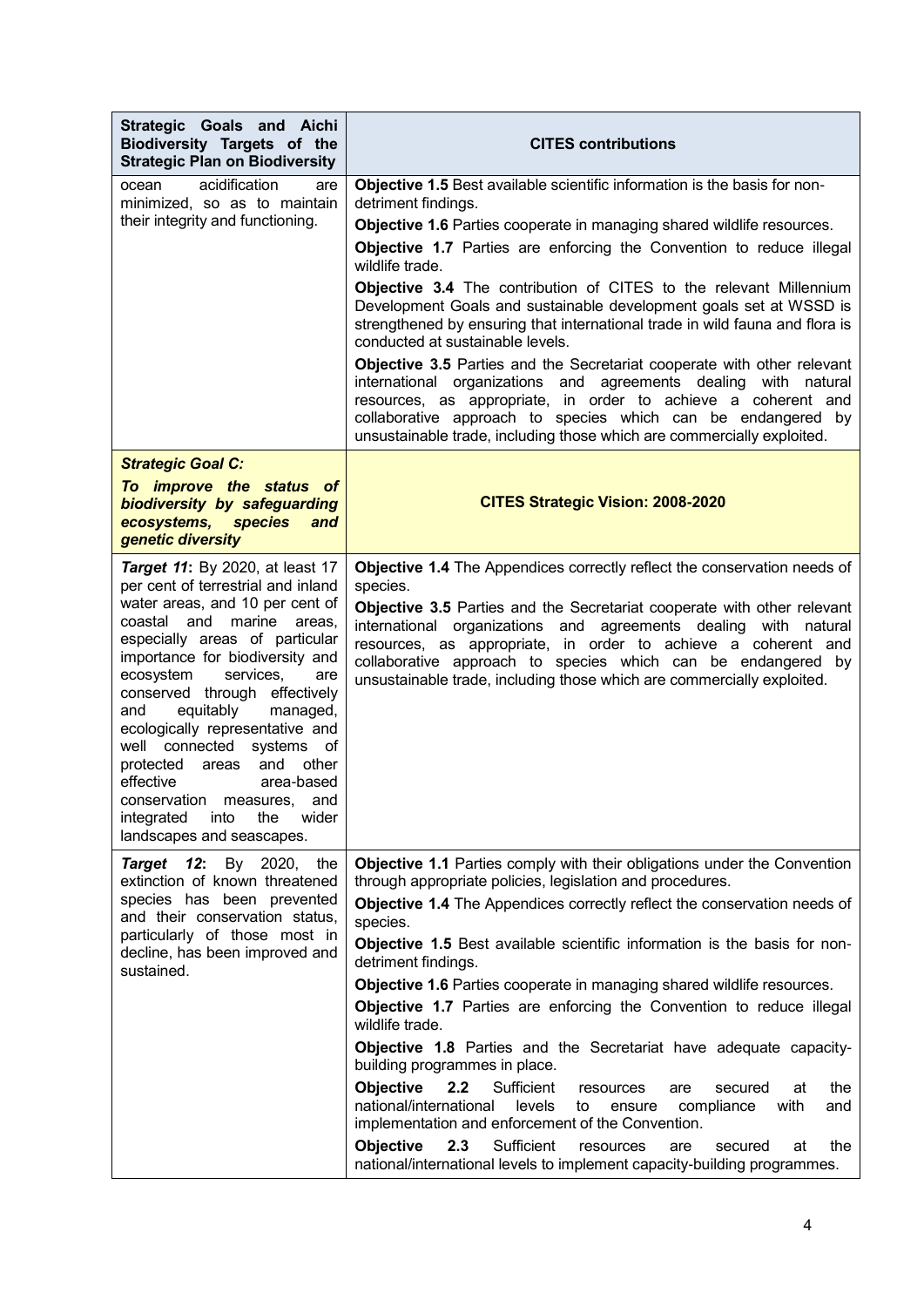| Strategic Goals and Aichi<br>Biodiversity Targets of the<br><b>Strategic Plan on Biodiversity</b>                                                                                                                                                                                                                                                                                                                           | <b>CITES contributions</b>                                                                                                                                                                                                                                                                                                                                                                                                                                                                                                                                                                                                                                                                                                                                                                                                                                                                                                                                                                              |
|-----------------------------------------------------------------------------------------------------------------------------------------------------------------------------------------------------------------------------------------------------------------------------------------------------------------------------------------------------------------------------------------------------------------------------|---------------------------------------------------------------------------------------------------------------------------------------------------------------------------------------------------------------------------------------------------------------------------------------------------------------------------------------------------------------------------------------------------------------------------------------------------------------------------------------------------------------------------------------------------------------------------------------------------------------------------------------------------------------------------------------------------------------------------------------------------------------------------------------------------------------------------------------------------------------------------------------------------------------------------------------------------------------------------------------------------------|
|                                                                                                                                                                                                                                                                                                                                                                                                                             | Objective 3.2 Awareness of the role and purpose of CITES is increased<br>globally.                                                                                                                                                                                                                                                                                                                                                                                                                                                                                                                                                                                                                                                                                                                                                                                                                                                                                                                      |
|                                                                                                                                                                                                                                                                                                                                                                                                                             | Objective 3.3 Cooperation with relevant international environmental,<br>trade and development organizations is enhanced.                                                                                                                                                                                                                                                                                                                                                                                                                                                                                                                                                                                                                                                                                                                                                                                                                                                                                |
|                                                                                                                                                                                                                                                                                                                                                                                                                             | Objective 3.4 The contribution of CITES to the relevant Millennium<br>Development Goals and sustainable development goals set at WSSD is<br>strengthened by ensuring that international trade in wild fauna and flora is<br>conducted at sustainable levels.                                                                                                                                                                                                                                                                                                                                                                                                                                                                                                                                                                                                                                                                                                                                            |
|                                                                                                                                                                                                                                                                                                                                                                                                                             | Objective 3.5 Parties and the Secretariat cooperate with other relevant<br>international organizations and agreements dealing with natural<br>resources, as appropriate, in order to achieve a coherent and<br>collaborative approach to species which can be endangered by<br>unsustainable trade, including those which are commercially exploited.                                                                                                                                                                                                                                                                                                                                                                                                                                                                                                                                                                                                                                                   |
| Target 13: By 2020, the genetic<br>diversity of cultivated plants and<br>farmed<br>and<br>domesticated<br>animals and of wild relatives,<br>including<br>other<br>socio-<br>economically<br>well<br>as<br>as<br>culturally valuable species, is<br>maintained, and strategies have<br>developed<br>been<br>and<br>implemented for minimizing<br>genetic<br>erosion<br>and<br>safeguarding<br>their<br>genetic<br>diversity. |                                                                                                                                                                                                                                                                                                                                                                                                                                                                                                                                                                                                                                                                                                                                                                                                                                                                                                                                                                                                         |
| <b>Strategic Goal D:</b>                                                                                                                                                                                                                                                                                                                                                                                                    |                                                                                                                                                                                                                                                                                                                                                                                                                                                                                                                                                                                                                                                                                                                                                                                                                                                                                                                                                                                                         |
| <b>Enhance the benefits to all</b><br>biodiversity<br><b>from</b><br>and<br>ecosystem services                                                                                                                                                                                                                                                                                                                              | <b>CITES Strategic Vision: 2008-2020</b>                                                                                                                                                                                                                                                                                                                                                                                                                                                                                                                                                                                                                                                                                                                                                                                                                                                                                                                                                                |
| <b>Target</b><br>14:<br>2020,<br>By<br>ecosystems<br>that<br>provide<br>essential services, including<br>services related to water, and<br>contribute to health, livelihoods<br>and well-being, are restored<br>and safeguarded, taking into<br>account the needs of women,<br>indigenous<br>and<br>local<br>communities, and the poor and<br>vulnerable.                                                                   | Objective 1.3 Implementation of the Convention at the national level is<br>consistent with decisions adopted by the Conference of the Parties.<br>Objective 1.5 Best available scientific information is the basis for non-<br>detriment findings.<br>Objective 3.3 Cooperation with relevant international environmental,<br>trade and development organizations is enhanced.<br>Objective 3.4 The contribution of CITES to the relevant Millennium<br>Development Goals and sustainable development goals set at WSSD is<br>strengthened by ensuring that international trade in wild fauna and flora is<br>conducted at sustainable levels.<br>Objective 3.5 Parties and the Secretariat cooperate with other relevant<br>international organizations and agreements dealing with natural<br>resources, as appropriate, in order to achieve a coherent and<br>collaborative approach to species which can be endangered by<br>unsustainable trade, including those which are commercially exploited. |
| Target 15: By 2020, ecosystem<br>resilience and the contribution<br>of biodiversity to carbon stocks<br>has been enhanced, through<br>conservation and restoration,<br>including restoration of at least<br>per cent of degraded<br>15                                                                                                                                                                                      |                                                                                                                                                                                                                                                                                                                                                                                                                                                                                                                                                                                                                                                                                                                                                                                                                                                                                                                                                                                                         |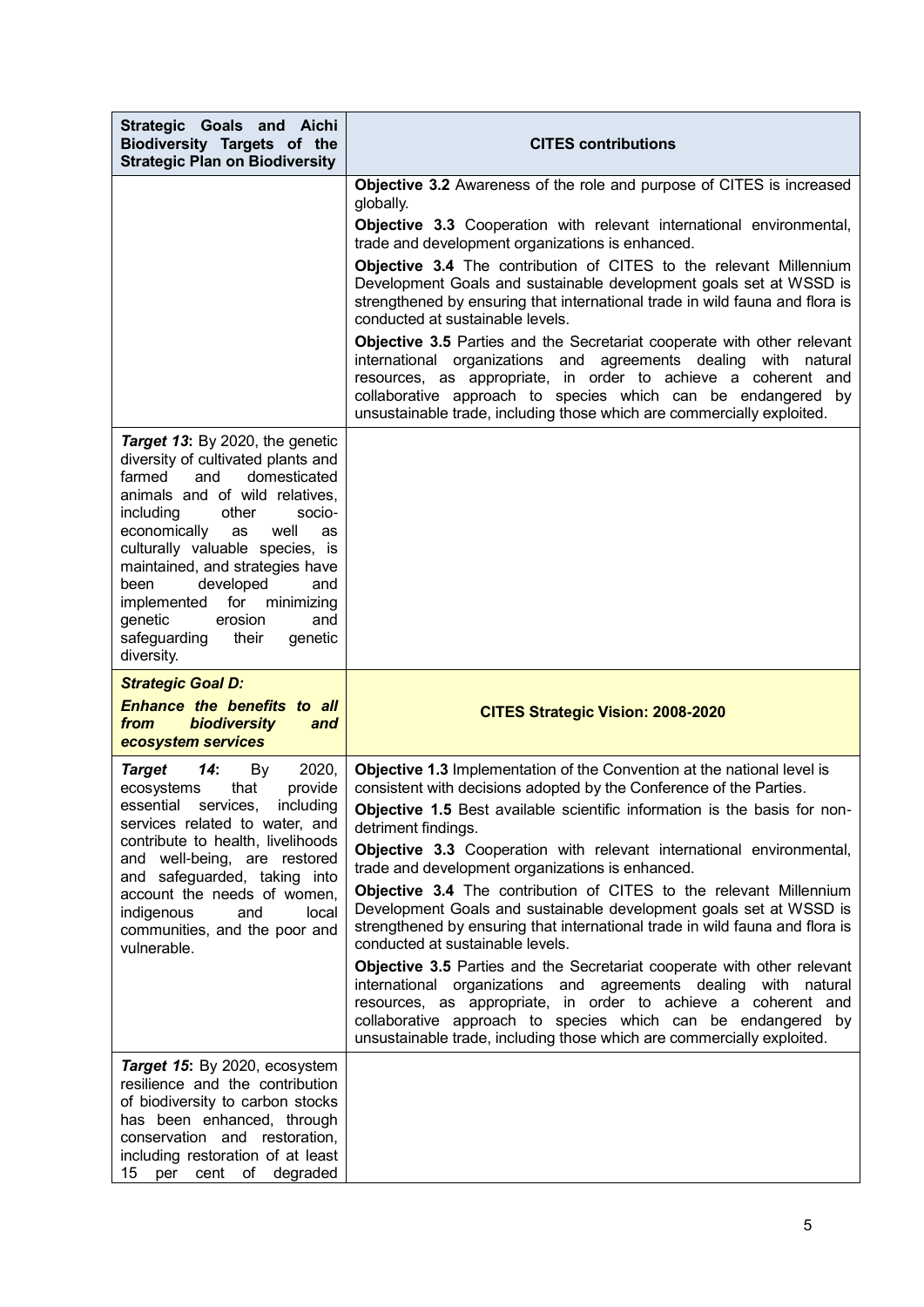| Strategic Goals and Aichi<br>Biodiversity Targets of the<br><b>Strategic Plan on Biodiversity</b>                                                                                                                                                                                                                                                                                                                                                                                                                                                                                                                     | <b>CITES contributions</b>                                                                                                                                                                                                                                                                                                                                                                                                                                                                                                                                                                                                                                                                                                                                             |
|-----------------------------------------------------------------------------------------------------------------------------------------------------------------------------------------------------------------------------------------------------------------------------------------------------------------------------------------------------------------------------------------------------------------------------------------------------------------------------------------------------------------------------------------------------------------------------------------------------------------------|------------------------------------------------------------------------------------------------------------------------------------------------------------------------------------------------------------------------------------------------------------------------------------------------------------------------------------------------------------------------------------------------------------------------------------------------------------------------------------------------------------------------------------------------------------------------------------------------------------------------------------------------------------------------------------------------------------------------------------------------------------------------|
| ecosystems,<br>thereby<br>contributing to climate change<br>mitigation and adaptation and to<br>combating desertification.                                                                                                                                                                                                                                                                                                                                                                                                                                                                                            |                                                                                                                                                                                                                                                                                                                                                                                                                                                                                                                                                                                                                                                                                                                                                                        |
| Target 16:<br>By 2015,<br>the<br>Nagoya Protocol on Access to<br>Genetic Resources and the Fair<br>Equitable<br>Sharing<br>οf<br>and<br>Benefits Arising<br>from<br>their<br>Utilization is in<br>force<br>and<br>with<br>operational,<br>consistent<br>national legislation.                                                                                                                                                                                                                                                                                                                                         | <b>Objective 1.1 Parties comply with their obligations under the Convention</b><br>through appropriate policies, legislation and procedures.                                                                                                                                                                                                                                                                                                                                                                                                                                                                                                                                                                                                                           |
| <b>Strategic Goal E.</b><br><i><b>Enhance</b></i><br><i>implementation</i><br>through<br>participatory<br>knowledge<br>planning,<br>management and capacity<br>building                                                                                                                                                                                                                                                                                                                                                                                                                                               | <b>CITES Strategic Vision: 2008-2020</b>                                                                                                                                                                                                                                                                                                                                                                                                                                                                                                                                                                                                                                                                                                                               |
| Target 17: By 2015, each Party<br>has developed, adopted as a<br>instrument,<br>policy<br>and<br>has<br>commenced implementing<br>an<br>effective,<br>participatory<br>and<br>updated national biodiversity<br>strategy and action plan.                                                                                                                                                                                                                                                                                                                                                                              | Objective 3.4 The contribution of CITES to the relevant Millennium<br>Development Goals and sustainable development goals set at WSSD is<br>strengthened by ensuring that international trade in wild fauna and flora is<br>conducted at sustainable levels.                                                                                                                                                                                                                                                                                                                                                                                                                                                                                                           |
| Target 18:<br>By 2020, the<br>traditional<br>knowledge,<br>innovations and practices of<br>indigenous<br>and<br>local<br>communities relevant for the<br>conservation and sustainable<br>use of biodiversity, and their<br>customary use of biological<br>respected,<br>resources,<br>are<br>subject to national legislation<br>relevant<br>international<br>and<br>obligations, and fully integrated<br>reflected<br>and<br>in<br>the<br>of<br>implementation<br>the<br>Convention with the full and<br>effective<br>participation<br>οf<br>indigenous<br>and<br>local<br>communities, at all<br>relevant<br>levels. | <b>Objective 1.1 Parties comply with their obligations under the Convention</b><br>through appropriate policies, legislation and procedures.<br>Objective 1.3 Implementation of the Convention at the national level is<br>consistent with decisions adopted by the Conference of the Parties.<br>Objective 1.5 Best available scientific information is the basis for non-<br>detriment findings.<br><b>Objective 3.2</b> Awareness of the role and purpose of CITES is increased<br>globally.<br><b>Objective 3.4</b> The contribution of CITES to the relevant Millennium<br>Development Goals and sustainable development goals set at WSSD is<br>strengthened by ensuring that international trade in wild fauna and flora is<br>conducted at sustainable levels. |
| Target 19: By 2020, knowledge,<br>science<br>base<br>the<br>and<br>technologies<br>relating<br>to<br>biodiversity,<br>its<br>values,<br>functioning, status and trends,<br>and the consequences of its<br>improved,<br>loss, are<br>widely<br>shared and transferred, and<br>applied.                                                                                                                                                                                                                                                                                                                                 | Objective 1.4 The Appendices correctly reflect the conservation needs of<br>species.<br>Objective 1.5 Best available scientific information is the basis for non-<br>detriment findings.<br>Objective 1.6 Parties cooperate in managing shared wildlife resources.<br>Objective 1.8 Parties and the Secretariat have adequate capacity-<br>building programmes in place.<br><b>Objective 2.2</b> Sufficient resources are secured at the national/                                                                                                                                                                                                                                                                                                                     |